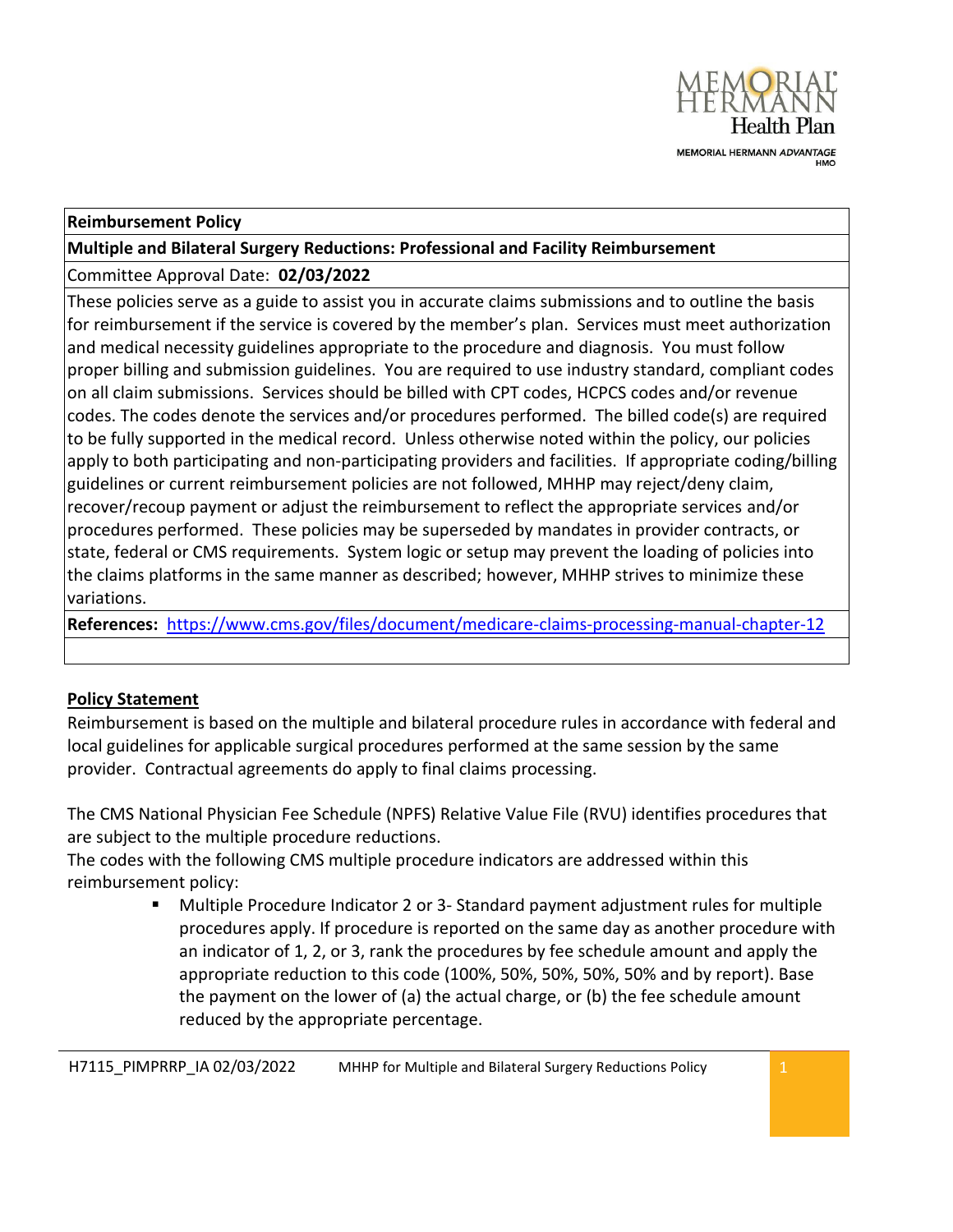#### **Multiple Procedure Payment Reduction**

Multiple procedures are identified in the Medicare Physician Fee Schedule Database (MPFSDB) with multiple surgery indicator '2' and endoscopies with indicator '3' will have standard reductions. Multiple procedure payment reductions will be applied as described i[n Chapter 12 of the Medicare](https://www.cms.gov/Regulations-and-Guidance/Guidance/Manuals/downloads/clm104c12.pdf)  [Claims Processing Manual.](https://www.cms.gov/Regulations-and-Guidance/Guidance/Manuals/downloads/clm104c12.pdf)

Multiple surgeries are separate procedures performed by a single physician or physicians in the same group practice on the same patient at the same operative session or on the same day for which separate payment may be allowed. Co-surgeons, surgical teams, or assistants-at-surgery may participate in performing multiple surgeries on the same patient on the same day. Multiple surgeries are distinguished from procedures that are components of or incidental to a primary procedure. These intra-operative services, incidental surgeries, or components of more major surgeries are not separately billable. Major surgical procedures are determined based on the MFSDB approved amount and not on the submitted amount from the providers. The major surgery, as based on the MFSDB, may or may not be the one with the larger submitted amount. Standard payment rules are not appropriate for certain procedures. The MFSDB indicates whether the standard payment policy rules apply to a multiple surgery, or whether special payment rules apply. Site of service payment adjustments (codes with an indicator of "1" in the MFSDB) should be applied before multiple surgery payment adjustments.

## **Bilateral Payment Reduction**

Medicare payment rules require that a payment reduction be performed whenever the same procedure is performed bilaterally by the same physician during the same operative session or same date of service, on the same patient. Refer to the Bilateral Service Indicator in the Medicare Physician Fee Schedule Database (MPFSDB) for services eligible for bilateral payment.

# **Multiple Procedure Guidelines:**

# **Multiple Procedure Ranking**

Memorial Hermann Health Plan uses the CMS Facility Total RVUs to determine the ranking of primary, secondary and subsequent procedures when those services are performed in a facility setting (Place of Service [POS] 19, 21, 22, 23, 24, 26, 31, 34, 41, 42, 51, 52, 53, 56 and 61). Procedures performed in a place of service other than the facility POS setting will be ranked by the CMS Non-Facility RVUs.

# **Multiple Procedure Reduction Codes with Assigned RVUs Reported with Modifiers 26, 53, TC**

For certain codes that are subject to multiple procedure reductions CMS has assigned separate RVU values when reported with modifiers 26, 53, and TC. When these modified services are billed with other services subject to the multiple procedure concept, the CMS RVUs associated with the reported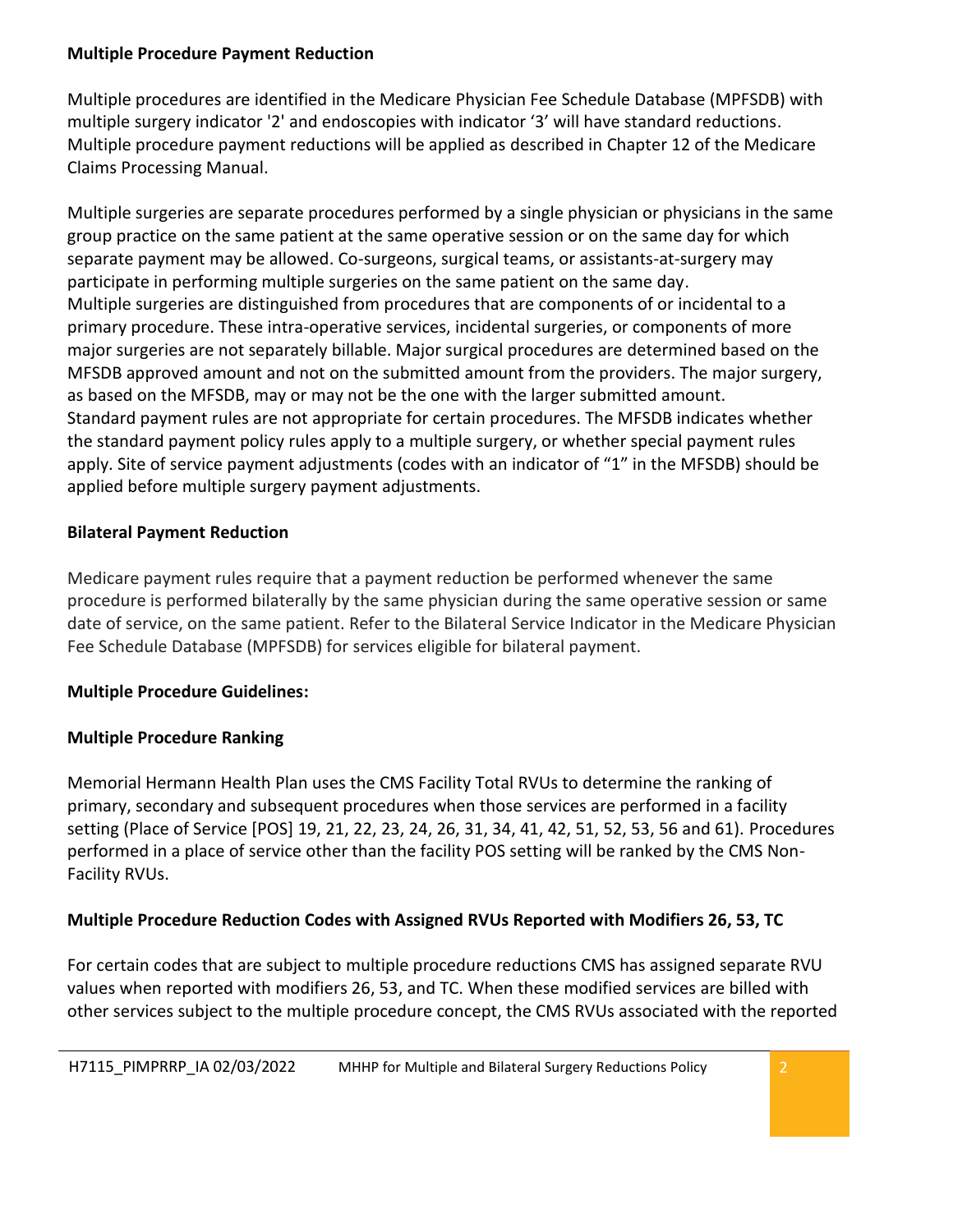modifier 26, 53, or TC are used in determining which services should be reduced according to the multiple procedure concept.

Note: Multiple procedure reduction codes may be reported with modifier 53 that have not been assigned a separate RVU for modifier 53 by CMS. In these situations the global RVU is used for multiple procedure ranking.

Refer to the Multiple Procedure Reduction Codes list for all codes subject to multiple procedure reductions that have a separate RVU value associated with the 26, 53, or TC modifier.

### **Multiple Procedure Reduction Codes with No Assigned CMS RVU**

Services that CMS indicates may be carrier-priced, or those for which CMS does not develop RVUs are considered Gap Fill Codes and are addressed as follow:

- **Gap Fill Codes:** When data is available for Gap Fill Codes, Memorial Hermann Health Plan uses the relative values published in the first quarter update of the Optum *The Essential RBRVS*  publication for the current calendar year.
- **RVU Codes:** Some codes cannot be assigned a gap value or remain without an RVU due to the nature of the service (example: unlisted codes). These codes are assigned an RVU value of 0.00 on the Multiple Procedure Reduction Codes list and will be ranked as secondary or subsequent procedures when reported with other procedures that are subject to the multiple procedure concept described above.

### **Multiple Procedures for Assistant Surgeon Services Reported with Modifiers 80, 81, 82, AS**

When services are reported by more than one assistant surgeon using modifiers 80, 81, 82 or AS those services will be ranked collectively if reported by the Same Group Physician and/or Other Qualified Health Care Professional. Assistant surgeon services will be ranked separately from the services reported by the primary surgeon.

### **Multiple Procedures for Co-Surgeon/Team Surgeon Services Reported with Modifiers 62, 66**

Multiple procedures performed by a co-surgeon (modifier 62) or team surgeon (modifier 66) are subject to the multiple procedure concept as defined above when performed by the Same Individual Physician or Other Qualified Health Care Professional on the same date of service. Co-surgeon and team surgeon services are ranked separately and independently of any other co-surgeon or team surgeon services.

### **Multiple Procedures for Bilateral Surgeries Reported with Modifier 50, LT, RT**

Selected bilateral eligible services may also be subject to multiple procedure reductions when billed alone or with other multiple procedure reduction codes.

### **Summary**